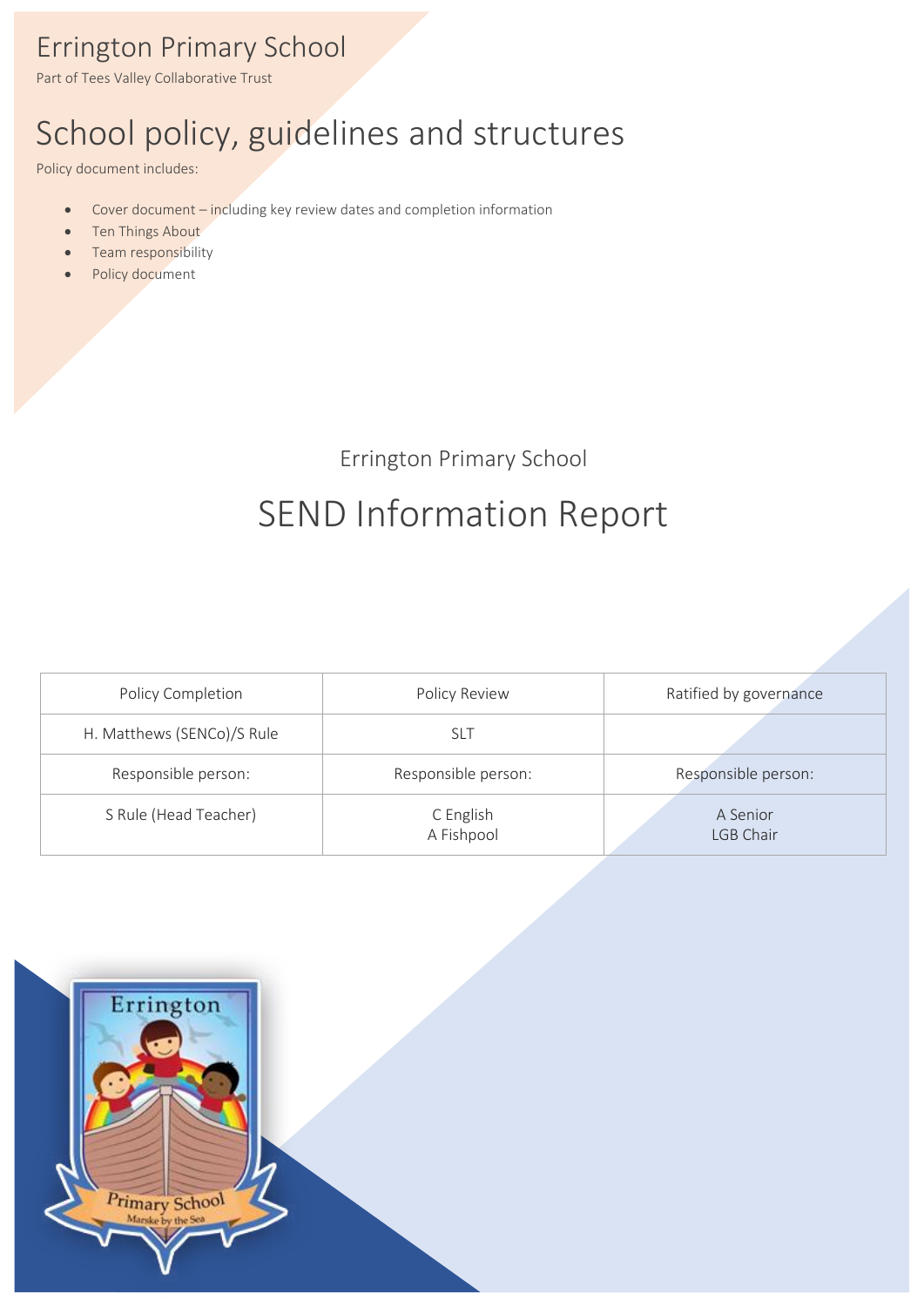# Special Educational Needs Information Report

#### *Reviewed April 2021*

Further advice and guidance on this policy can be obtained from Miss H.Matthews (SENCO) and Mrs S. Rule (Head Teacher).

| Date written by H.Matthews     | September 2021 |  |  |
|--------------------------------|----------------|--|--|
| Date adopted by Academy        | September 2021 |  |  |
| Date to be reviewed by Academy | September 2021 |  |  |

| Role               | Designated Person | Contact details<br>h.matthews@tvc.ac.uk |  |  |
|--------------------|-------------------|-----------------------------------------|--|--|
| <b>SENDCO</b>      | Miss H Matthews   |                                         |  |  |
| Head Teacher       | Mrs S Rule        | s.rule@tvc.ac.uk                        |  |  |
| SEND Link Governor | Mr Stan Glover    | s.glover@tvc.ac.uk                      |  |  |

*All teachers are teachers of pupils with special educational needs. SEND is therefore a whole school responsibility that requires a whole school approach*.

| Contents |                |                                                    |   | Page |
|----------|----------------|----------------------------------------------------|---|------|
|          | $\mathbf{1}$ . | Introduction                                       |   | 3    |
|          | 2.             | Vision and principles                              |   | 3    |
|          | 3.             | Definition of Special Educational Needs            |   | 3/4  |
|          | 4.             | Responsibilities for SEND                          |   | 4    |
|          | 5.             | Identifying needs                                  |   | 5    |
|          | 6.             | The graduated approach                             |   | 5/6  |
|          | 7.             | Our approach to teaching pupils with SEND          |   | 7    |
|          | 8.             | Working in partnership with other professionals    |   | 7    |
|          | 9.             | Expertise and training of staff                    |   | 8    |
|          |                | 10. Evaluating the effectiveness of SEND provision |   | 8    |
|          |                | 11. Complaints about SEN provision                 | 8 |      |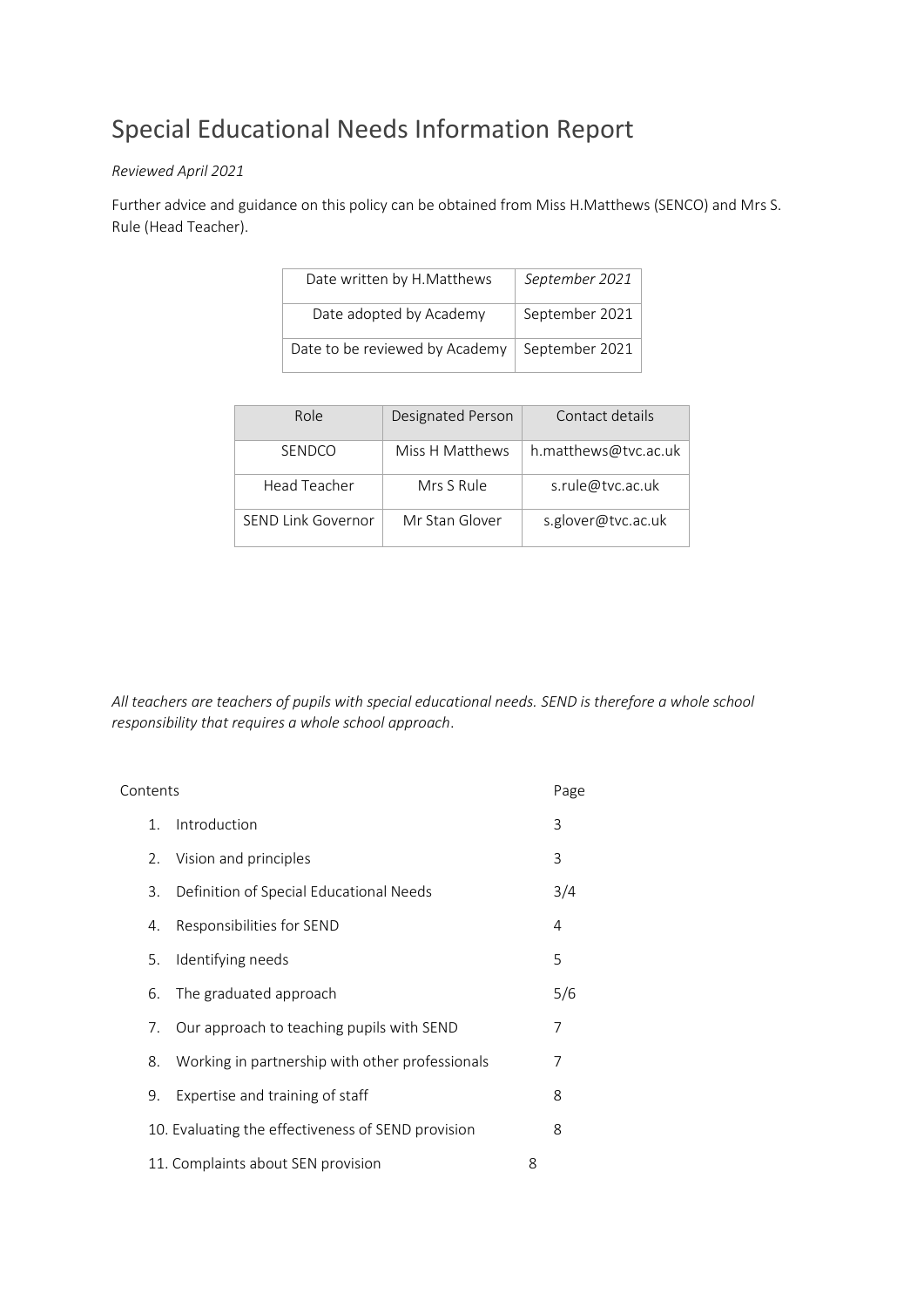# 1. Introduction

This policy sets out our vision and principles for children and young people with special needs and disability (SEND). It complies with all statutory requirements, including those relating to the legislation contained in the Equality Act 2010, the Children and Families Act 2014 and the Special Educational Needs and Disability Regulations 2014. Errington also follows the statutory guidance within the Special Educational Needs and Disability Code of Practice: 0 to 25 years (2014).

### 2. Vision and Principles

Our vision for children and young people with SEND is the same as for all children; we strive to ensure access for all to educational excellence in preparing children and young people for their futures, seeking to continually improve attainment and progress for all and secure the highest levels of achievement appropriate to the individual learner.

We work towards the following principles:

- To ensure SEND is a whole school responsibility requiring a whole school response
- To identify, as early and accurately as possible, any pupils with additional needs and make appropriate provision in accordance with the SEND Code of Practice
- To ensure all pupils receive a broad, balanced and relevant curriculum
- To build partnerships between home and school and ensure children and their parents are treated with respect and have their views taken into account
- To liaise with other members of staff, governors and appropriate outside agencies in order to meet pupils' needs effectively
- To provide quality support and advice for all staff working with pupils with SEND
- To ensure that children with SEND are admitted into the school in accordance with the whole school admissions policy

# 3. Definition of Special Educational Needs and/or Disability

Pupils with SEN have additional difficulties and/or disabilities which can make it difficult for them to learn compared to most pupils of the same age. As a result, these pupils may need additional support from that given to others.

Many pupils may have SEN of some kind at some stage during their education. A range of support from early years providers (e.g. nurseries, childminders), mainstream schools, colleges and other organisations can help most children succeed with some short or long term changes to their practice and/or with additional support.

Children and young people with SEN may need extra help because of a range of needs including;

Communicating and interacting – for example, where children and young people have speech, language and communication difficulties which make it difficult for them to make sense of language, understand how to communicate effectively and appropriately with others.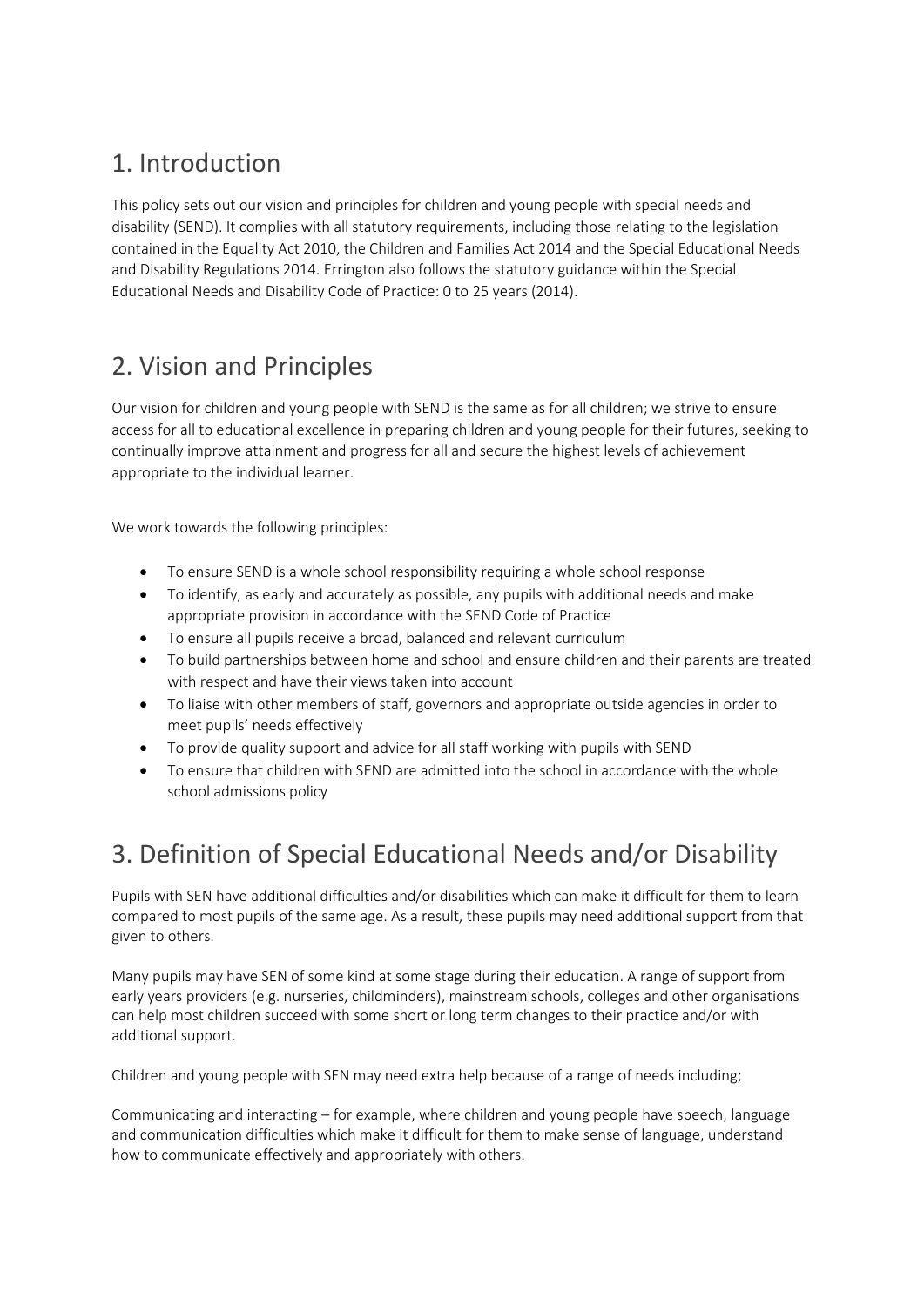Cognition and learning – for example, where children and young people learn at a slower pace than others their age, have difficulty in understanding parts of the curriculum, have difficulties with organisation and memory skills or have a specific difficulty affecting one particular part of their learning performance (such as specific needs in literacy or numeracy).

Social, emotional and mental health difficulties – for example, where children and young people have difficulty in managing their relationships with other people, are withdrawn, behave in ways which hinder their and other children's learning or behave in ways which have an impact on their health and wellbeing.

Sensory and/or physical needs – for example, children and young people with visual and/or hearing impairments or a physical need that means they must have additional ongoing specialist support and equipment.

Some pupils with SEN may have needs in more than one of these areas.

#### English as an additional language (EAL)

The law states that children and young people do not have learning difficulties just because their first language is not English. However, some of these children and young people may have learning difficulties as well.

#### Disabilities

Children and young people who have SEN may also have a disability. A disability is described in law (Equality Act, 2010) as, 'a physical or mental impairment which has a long-term (a year or more) and substantial adverse effect on their ability to carry out normal day-to-day activities.' This includes sensory impairments such as those that affect sight and hearing, and long-term health conditions such as asthma, diabetes or epilepsy.

The Equality Act (2010) requires early years providers, schools, colleges, other educational settings and local authorities:

- must not directly or indirectly discriminate against, harass or victimise disabled children and young people
- must make reasonable adjustments, including the provision of auxiliary aid services (for example, tactile signage or induction loops), so that disabled children and young people are not disadvantaged compared with other children and young people. This duty is what is known as 'anticipatory' – people also need to think in advance about what disabled children and young people might need.

### 4. Responsibilities for SEND

#### *The SENDCO will:*

- Work with the Head Teacher, Deputy Head Teacher and SEND Governor to determine the strategic development of the SEND policy and provision in the school in order to raise the achievements of pupils with SEND
- Have day-to-day responsibility for the operation of the SEND policy and the co-ordination of specific provision made to support individual pupils with SEND
- Provide professional guidance to colleagues and work with staff, parents, and other agencies to ensure pupils with SEND receive effective support and high quality teaching
- Advise on the graduated approach to providing SEND support
- Advise on the deployment of the school's delegated budget and other resources to meet pupils' needs effectively and efficiently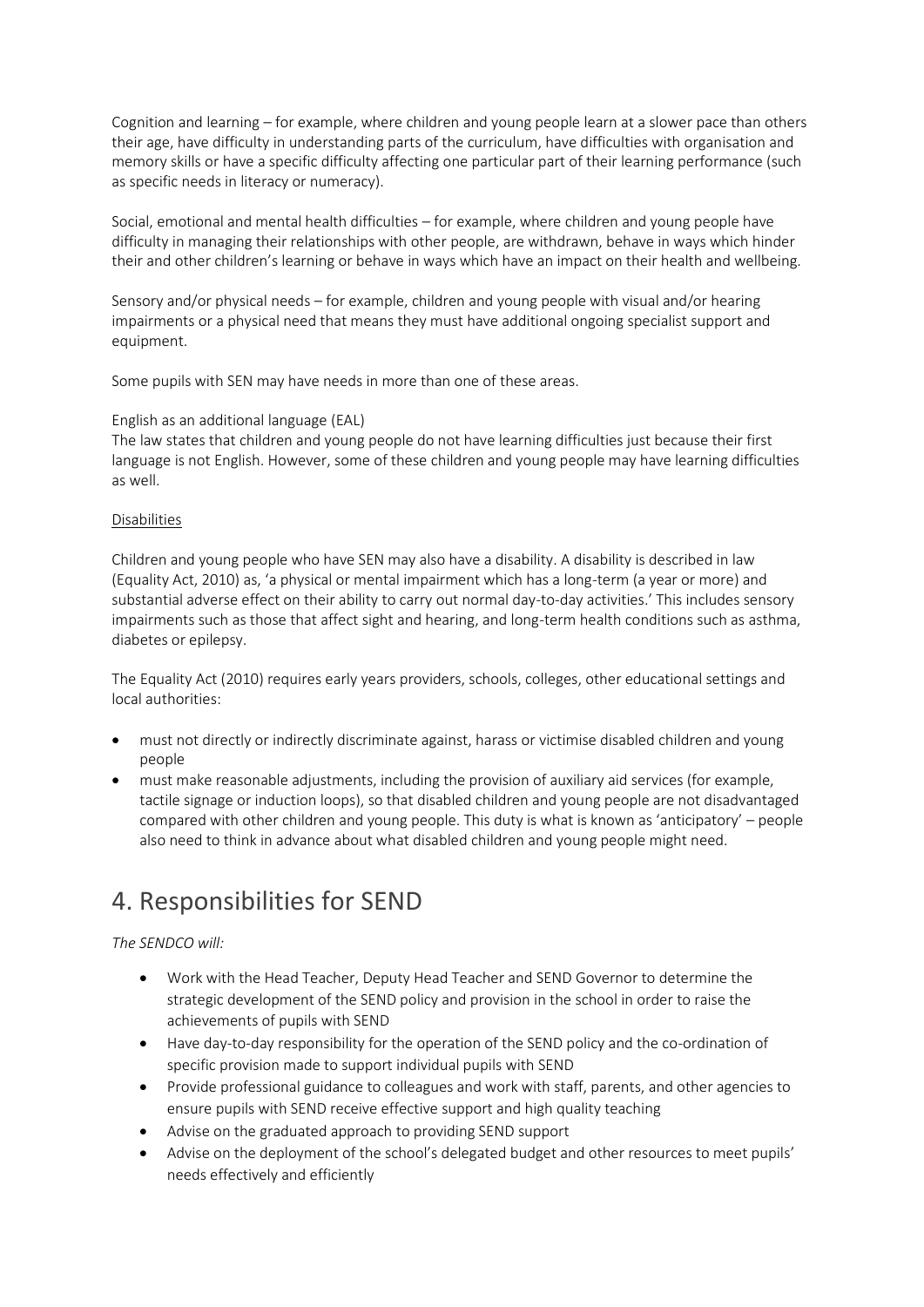- Be the point of contact for external agencies, especially the local authority and its support services
- Work with the Director of Provision & Inclusion, Principal and governing board to ensure that the school meets its responsibilities under the Equality Act 2010 with regard to reasonable adjustments and access arrangements
- Ensure the school keeps the records of all pupils with SEND are maintained and up to date
- Monitor the effectiveness of any special educational provision made and where necessary secure relevant services provision
- Liaise with parents/carers, external agencies and LA regularly to provide information on pupils' needs, provision and outcomes
- Ensure that, where the pupil transfers to another school or educational institution, information on provision and SEND files are shared with the appropriate authority or the proprietor of that school or institution
- Preparing and reviewing information required by law to be published in relation to special educational needs provision

#### *The SEND Governor will:*

- Help to raise awareness of SEND issues at governing board meetings
- Monitor the quality and effectiveness of SEND provision within the school and update the governing board on this
- Work with the Director of Provision & Inclusion, Principal and SENDCO to determine the strategic development of the SEND policy and provision in the school
- Help to review the school's policy and provision for pupils with SEND
- Assure the governing body that the school website publishes the Local offer

#### *The Head Teacher will:*

- Work with the SENDCO and SEND governor to determine the strategic development of the SEND policy and provision in the school
- Have overall responsibility for the provision and progress of pupils with SEND

#### *Each teacher is responsible for:*

- The progress and development of every pupil in their class, including those with SEND
- Working closely with any additional adults to assess, plan, do and review support and intervention for each pupil with SEND in their class
- Working with the SENDCO to review each pupil's progress and development and decide on any changes to provision
- Set high academic and behavioural expectations for all pupils including SEND pupils and support them in achieving them.

### 5. Identifying needs

• At Errington, we support children with a broad range of needs including: Asperger's Syndrome, ASD, Dyslexia, Dyscalculia, Dyspraxia, Global Developmental Delay, Global Language Delay, Attachment Disorder, Down's Syndrome and a range of SEMH needs including ADHD.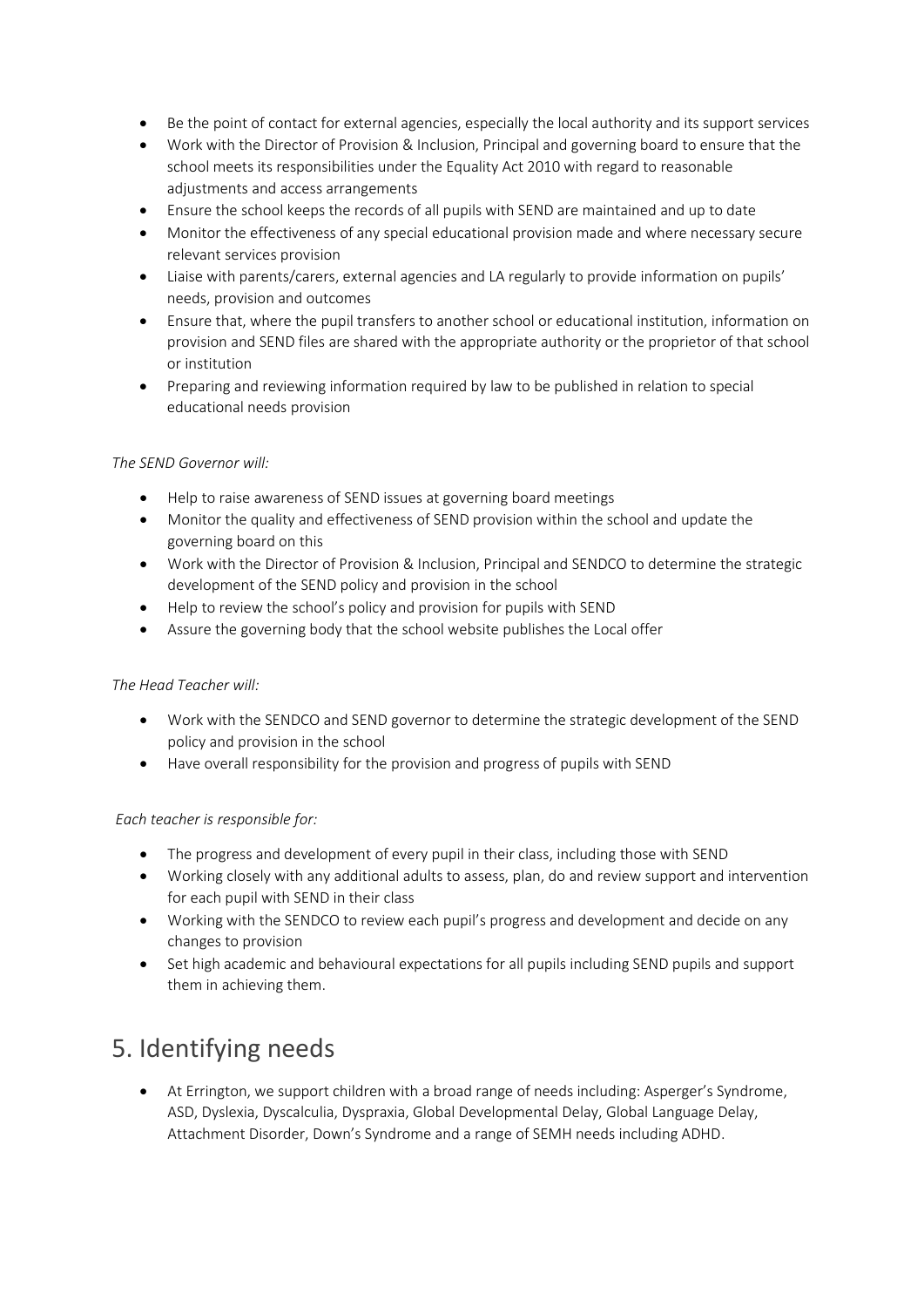- Teachers will assess all children on entry and make regular half termly assessments of progress and attainment for all pupils across the curriculum. Any areas of concern can then be addressed appropriately, firstly through discussion with the SENDCO and then with the parents and the child.
- Parents and pupils will be consulted on all matters relating to the child's SEND provision. Parents are also encouraged to participate as fully as possible in supporting their child's learning needs and request additional meetings with relevant staff in order to make this possible.

## 6. The graduated approach

Any support your child gets from Errington Primary should meet their needs. If your child has SEN, they will be able to access help, known as 'SEN support'. Your child may be on long-term or short-term SEN support depending on their needs.

SEN support is part of what is known as the 'graduated approach' as outlined in the SEND Code of Practice, and in general should work as follows:

- You may be contacted by your child's teacher or SENCO if we think your child needs SEN support.
- Equally, you can approach your child's class teacher if you think your child might have SEN. You will be involved throughout the process, your views will be listened to carefully and you will be kept up to date with the progress made.
- Depending on the needs of the child, a Individual Support Plan or a SEN Support Plan may be put in place, which will be monitored and reviewed termly by the class teacher, parent(s), child and if required, the SENDCO.

The four stages of SEN support are as follows:

#### 1) Assess

Your child's difficulties must be assessed so that the right support can be provided. This will include: asking for your views, your child's views, talking to professionals who work with your child (e.g. class teacher) and looking at records and other information. This will need to be reviewed regularly (usually termly) so that the support provided continues to meet your child's needs. This may mean seeking advice and further assessment from specialists such as an educational psychologist, a specialist teacher or a health professional.

#### 2) Plan

All those involved will need to have a say in deciding the kind of provision and support that will be put in place. A date will be planned to review provision to check to see how well the support is working and progress towards achieving desired outcomes.

#### 3) Do

We will then put the planned support into place. The teacher remains responsible for working with your child on a daily basis. The SENCO, any support staff or specialist teaching staff involved in providing support for your child will work closely to track progress and check support is being effective.

#### 4) Review

The support your child receives will be reviewed at the time agreed in the plan. We will then decide together if the support is having a positive impact, whether the outcomes have been, or are being, achieved and if or how any changes should be made.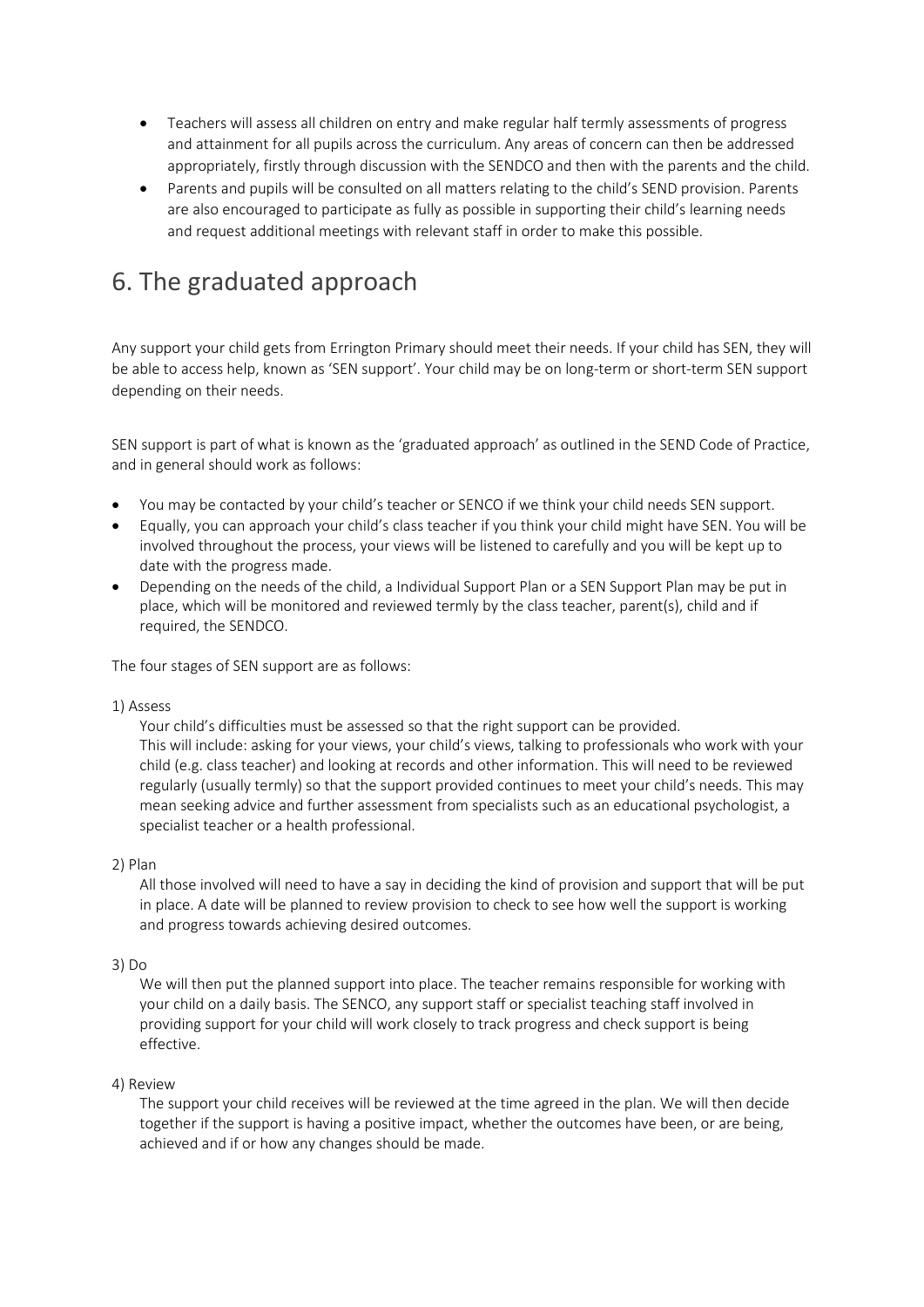# 7. Our approach to teaching pupils with SEND

Teachers are responsible and accountable for the progress and development of all the pupils in their class. High quality teaching is our first step in responding to pupils who have SEND. We make the following adaptations to ensure all pupils' needs are met:

- Differentiating our curriculum to ensure all pupils are able to access it, for example, by grouping, targeting adult support within the lesson, content of the lesson, etc.
- Adapting our resources and staffing
- Using recommended aids, such as laptops, visual timetables, larger font, etc.
- Differentiating our teaching, for example, giving longer processing times, pre-teaching of key vocabulary, reading instructions aloud, etc.
- Providing small group or 1 to 1 interventions to focus on key skills or gaps in their learning

# 8. Working in partnership with other professionals

We work with a range of external agencies to provide support for pupils with SEND. These include

- Speech and Language Therapy Service (SALT)
- Physiotherapists
- Occupational Therapists (OT)
- Social Workers
- Educational Psychologists (EP)
- CAMHS
- The Link
- Early Help
- School Nursing Team and other associated health professionals
- Dyslexia North East
- Time4You

# 9. Expertise and training of staff

Our SENCO holds the required National Award for Special Educational Needs (NASENCO). The SENCO attends network meetings to share good practice with colleagues in the region and to keep up to date with SEND developments.

Training needs of other staff are identified in response to the needs of pupils. School staff have specific training and expertise in the following areas:

- Autistic Spectrum Disorder
- Attachment Disorder
- Dyslexia
- Dyscalculia
- Social, Emotional and Mental Health
- Makaton
- Positive Moving and Handling

# 10. Evaluating the effectiveness of SEND provision

We evaluate the effectiveness of provision for pupils with SEND by: